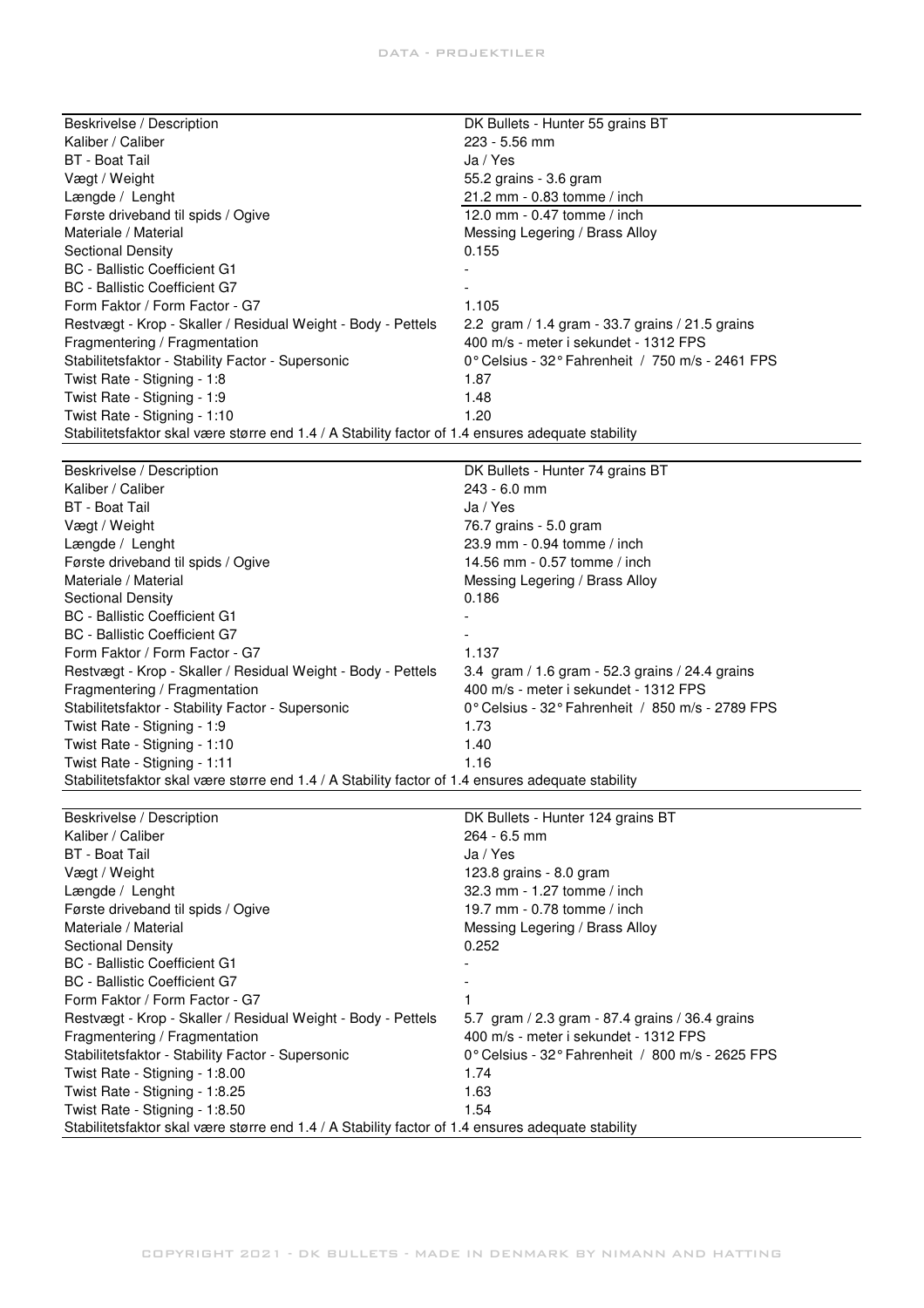| Beskrivelse / Description                                                                         | DK Bullets - Hunter 128 grains BT                |  |
|---------------------------------------------------------------------------------------------------|--------------------------------------------------|--|
| Kaliber / Caliber                                                                                 | 277 - 6.80 mm                                    |  |
| <b>BT</b> - Boat Tail                                                                             | Ja / Yes                                         |  |
| Vægt / Weight                                                                                     | 128.5 grains - 8.3 gram                          |  |
| Længde / Lenght                                                                                   | 31.1 mm - 1.22 tomme / inch                      |  |
| Første driveband til spids / Ogive                                                                | 20.0 mm - 0.79 tomme / inch                      |  |
| Materiale / Material                                                                              | Messing Legering / Brass Alloy                   |  |
| <b>Sectional Density</b>                                                                          | 0.239                                            |  |
| <b>BC</b> - Ballistic Coefficient G1                                                              |                                                  |  |
| <b>BC</b> - Ballistic Coefficient G7                                                              |                                                  |  |
| Form Faktor / Form Factor - G7                                                                    | 1,06                                             |  |
| Restvægt - Krop - Skaller / Residual Weight - Body - Pettels                                      | 5.2 gram / 3.1 gram - 79.6 grains / 48.9 grains  |  |
| Fragmentering / Fragmentation                                                                     | 400 m/s - meter i sekundet - 1312 FPS            |  |
| Stabilitetsfaktor - Stability Factor - Supersonic                                                 | 0° Celsius - 32° Fahrenheit / 850 m/s - 2789 FPS |  |
| Twist Rate - Stigning - 1:9                                                                       | 1.79                                             |  |
| Twist Rate - Stigning - 1:10                                                                      | 1.45                                             |  |
| Twist Rate - Stigning - 1:11                                                                      | 1.20                                             |  |
| Stabilitetsfaktor skal være større end 1.4 / A Stability factor of 1.4 ensures adequate stability |                                                  |  |
|                                                                                                   |                                                  |  |
| Beskrivelse / Description                                                                         | DK Bullets - Hunter 132 grains BT                |  |
| Kaliber / Caliber                                                                                 | 284 - 7.00 mm                                    |  |
| <b>BT</b> - Boat Tail                                                                             | Ja / Yes                                         |  |
| Vægt / Weight                                                                                     | 133.0 grains - 8.6 gram                          |  |
| Længde / Lenght                                                                                   | 31.5 mm - 1.24 tomme / inch                      |  |
| Første driveband til spids / Ogive                                                                | 19.1 mm - 0.75 tomme / inch                      |  |
| Materiale / Material                                                                              | Messing Legering / Brass Alloy                   |  |
| <b>Sectional Density</b>                                                                          | 0.236                                            |  |
| <b>BC</b> - Ballistic Coefficient G1                                                              |                                                  |  |
| <b>BC</b> - Ballistic Coefficient G7                                                              |                                                  |  |
| Form Faktor / Form Factor - G7                                                                    | 1,036                                            |  |
| Restvægt - Krop - Skaller / Residual Weight - Body - Pettels                                      | 5.0 gram / 3.6 gram - 76.8 grains / 56.2 grains  |  |
| Fragmentering / Fragmentation                                                                     | 400 m/s - meter i sekundet - 1312 FPS            |  |
| Stabilitetsfaktor - Stability Factor - Supersonic                                                 | 0° Celsius - 32° Fahrenheit / 750 m/s - 2461 FPS |  |
| Twist Rate - Stigning - 1:9                                                                       | 1.80                                             |  |
| Twist Rate - Stigning - 1:10                                                                      | 1.46                                             |  |
| Twist Rate - Stigning - 1:11                                                                      | 1.21                                             |  |
| Stabilitetsfaktor skal være større end 1.4 / A Stability factor of 1.4 ensures adequate stability |                                                  |  |
|                                                                                                   |                                                  |  |
| Beskrivelse / Description                                                                         | DK Bullets - Hunter 160 grains BT                |  |
| Kaliber / Caliber                                                                                 | 308 - 7.62 mm                                    |  |
| <b>BT</b> - Boat Tail                                                                             | Ja / Yes                                         |  |
| Vægt / Weight                                                                                     | 159.3 grains - 10.3 gram                         |  |
| Længde / Lenght                                                                                   | 31.5 mm - 1.24 tomme / inch                      |  |
| Første driveband til spids / Ogive                                                                | 18.7 mm - 0.74 tomme / inch                      |  |
| Materiale / Material                                                                              | Messing Legering / Brass Alloy                   |  |
| <b>Sectional Density</b>                                                                          | 0.240                                            |  |
| <b>BC</b> - Ballistic Coefficient G1                                                              |                                                  |  |
| <b>BC</b> - Ballistic Coefficient G7                                                              |                                                  |  |
| Form Faktor / Form Factor - G7                                                                    | 1,035                                            |  |
| Restvægt - Krop - Skaller / Residual Weight - Body - Pettels                                      | 6.8 gram / 3.5 gram - 105.5 grains / 53.8 grains |  |
| Fragmentering / Fragmentation                                                                     | 400 m/s - meter i sekundet - 1312 FPS            |  |
| Stabilitetsfaktor - Stability Factor - Supersonic                                                 | 0° Celsius - 32° Fahrenheit / 730 m/s - 2395 FPS |  |
| Twist Rate - Stigning - 1:11                                                                      | 1.67                                             |  |
| Twist Rate - Stigning - 1:12                                                                      | 1.40                                             |  |
| Twist Rate - Stigning - 1:13                                                                      | 1.20                                             |  |
| Stabilitetsfaktor skal være større end 1.4 / A Stability factor of 1.4 ensures adequate stability |                                                  |  |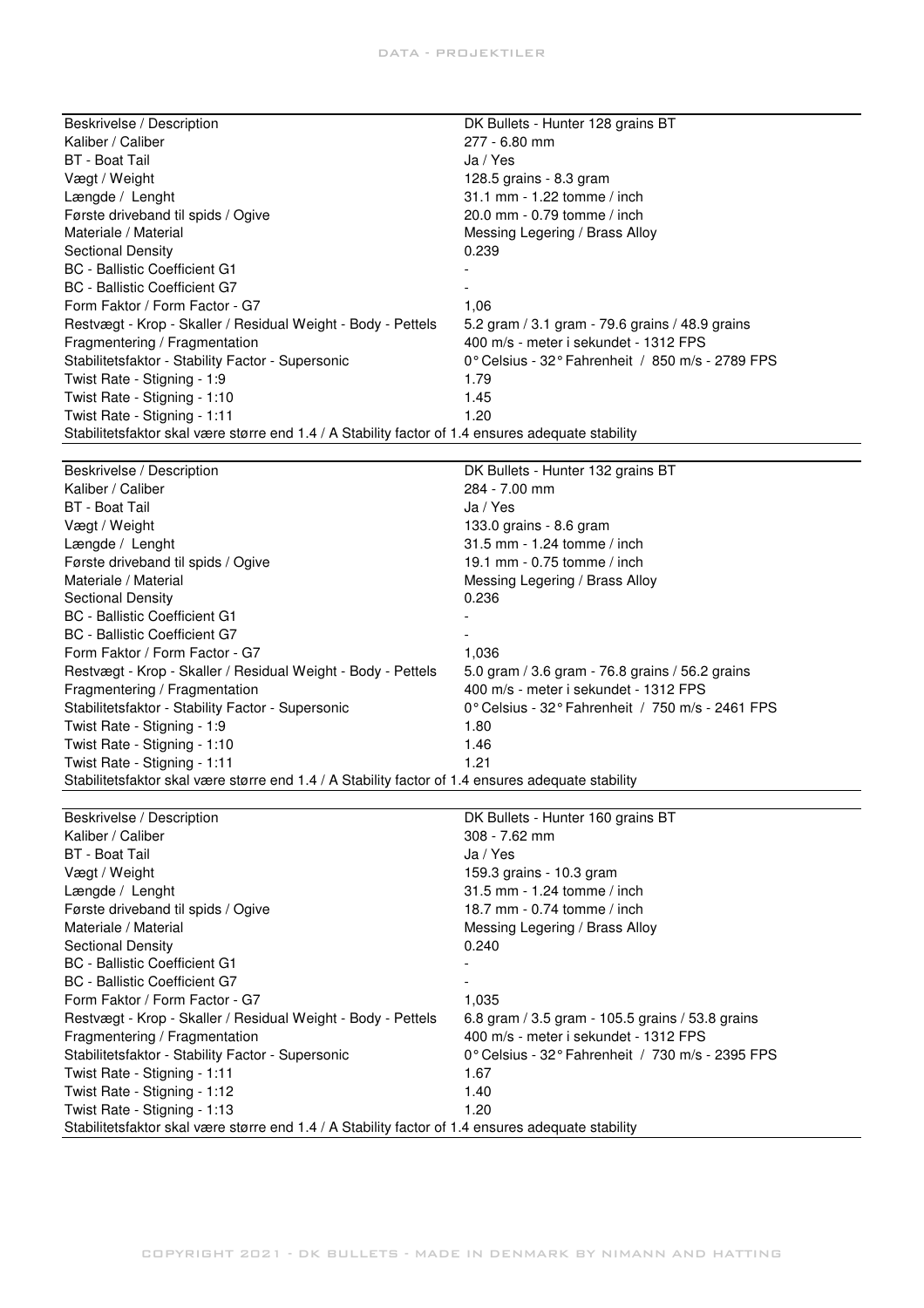| Beskrivelse / Description                                                                         | DK Bullets - Hunter 170 grains BT                  |
|---------------------------------------------------------------------------------------------------|----------------------------------------------------|
| Kaliber / Caliber                                                                                 | 308 - 7.62 mm                                      |
| <b>BT</b> - Boat Tail                                                                             | Ja / Yes                                           |
| Vægt / Weight                                                                                     | 172.6 grains - 11.2 gram                           |
| Længde / Lenght                                                                                   | 34.0 mm - 1.34 tomme / inch                        |
| Første driveband til spids / Ogive                                                                | 18.7 mm - 0.74 tomme / inch                        |
| Materiale / Material                                                                              | Messing Legering / Brass Alloy                     |
| <b>Sectional Density</b>                                                                          | 0.259                                              |
| <b>BC</b> - Ballistic Coefficient G1                                                              |                                                    |
| <b>BC</b> - Ballistic Coefficient G7                                                              |                                                    |
| Form Faktor / Form Factor - G7                                                                    | 0,994                                              |
| Restvægt - Krop - Skaller / Residual Weight - Body - Pettels                                      | 7.7 gram / 3.5 gram - 118.2 grains / 54.4 grains   |
| Fragmentering / Fragmentation                                                                     | 400 m/s - meter i sekundet - 1312 FPS              |
| Stabilitetsfaktor - Stability Factor - Supersonic                                                 | 0° Celsius - 32° Fahrenheit / 700 m/s - 2297 FPS   |
| Twist Rate - Stigning - 1:10                                                                      | 1.73                                               |
| Twist Rate - Stigning - 1:11                                                                      | 1.43                                               |
| Twist Rate - Stigning - 1:12                                                                      | 1.20                                               |
| Stabilitetsfaktor skal være større end 1.4 / A Stability factor of 1.4 ensures adequate stability |                                                    |
|                                                                                                   |                                                    |
|                                                                                                   |                                                    |
| Beskrivelse / Description<br>Kaliber / Caliber                                                    | DK Bullets - Hunter 150 grains BT<br>312 - 7.82 mm |
| <b>BT</b> - Boat Tail                                                                             | Ja / Yes                                           |
|                                                                                                   |                                                    |
| Vægt / Weight                                                                                     | 149.5 grains - 9.7 gram                            |
| Længde / Lenght                                                                                   | 29.7 mm - 1.17 tomme / inch                        |
| Første driveband til spids / Ogive                                                                | 17.3 mm - 0.68 tomme / inch                        |
| Materiale / Material                                                                              | Messing Legering / Brass Alloy                     |
| <b>Sectional Density</b>                                                                          | 0.220                                              |
| <b>BC</b> - Ballistic Coefficient G1                                                              |                                                    |
| <b>BC</b> - Ballistic Coefficient G7                                                              |                                                    |
| Form Faktor / Form Factor - G7                                                                    | 1.007                                              |
| Restvægt - Krop - Skaller / Residual Weight - Body - Pettels                                      | 7.2 gram / 2.5 gram - 111.7 grains / 37.8 grains   |
| Fragmentering / Fragmentation                                                                     | 400 m/s - meter i sekundet - 1312 FPS              |
| Stabilitetsfaktor - Stability Factor - Supersonic                                                 | 0° Celsius - 32° Fahrenheit / 500 m/s - 1640 FPS   |
| Twist Rate - Stigning - 1:9                                                                       | 2.48                                               |
| Twist Rate - Stigning - 1:9.45                                                                    | 2.25                                               |
| Twist Rate - Stigning - 1:10                                                                      | 2.01                                               |
| Stabilitetsfaktor skal være større end 1.4 / A Stability factor of 1.4 ensures adequate stability |                                                    |
|                                                                                                   |                                                    |
| Beskrivelse / Description                                                                         | DK Bullets - Hunter 182 grains BT                  |
| Kaliber / Caliber                                                                                 | $323 / 8$ mm                                       |
| <b>BT</b> - Boat Tail                                                                             | Ja / Yes                                           |
| Vægt / Weight                                                                                     | 182.3 grains - 11.8 gram                           |
| Længde / Lenght                                                                                   | 34.8 mm - 1.37 tomme / inch                        |
| Første driveband til spids / Ogive                                                                | 23.25 mm - 0.92 tomme / inch                       |
| Materiale / Material                                                                              | Messing Legering / Brass Alloy                     |
| <b>Sectional Density</b>                                                                          | 0.247                                              |
| <b>BC</b> - Ballistic Coefficient G1                                                              |                                                    |
| <b>BC</b> - Ballistic Coefficient G7                                                              |                                                    |
| Form Faktor / Form Factor - G7                                                                    | 0.986                                              |
| Restvægt - Krop - Skaller / Residual Weight - Body - Pettels                                      | 7.4 gram / 4.4 gram - 110.8 grains / 71.5 grains   |
|                                                                                                   |                                                    |

Fragmentering / Fragmentation 400 m/s - meter i sekundet - 1312 FPS

Stabilitetsfaktor skal være større end 1.4 / A Stability factor of 1.4 ensures adequate stability

Twist Rate - Stigning - 1:9 2,29 Twist Rate - Stigning - 1:10 1.85 Twist Rate - Stigning - 1:11 1.53

Stabilitetsfaktor - Stability Factor - Supersonic 0° Celsius - 32° Fahrenheit / 700 m/s - 2297 FPS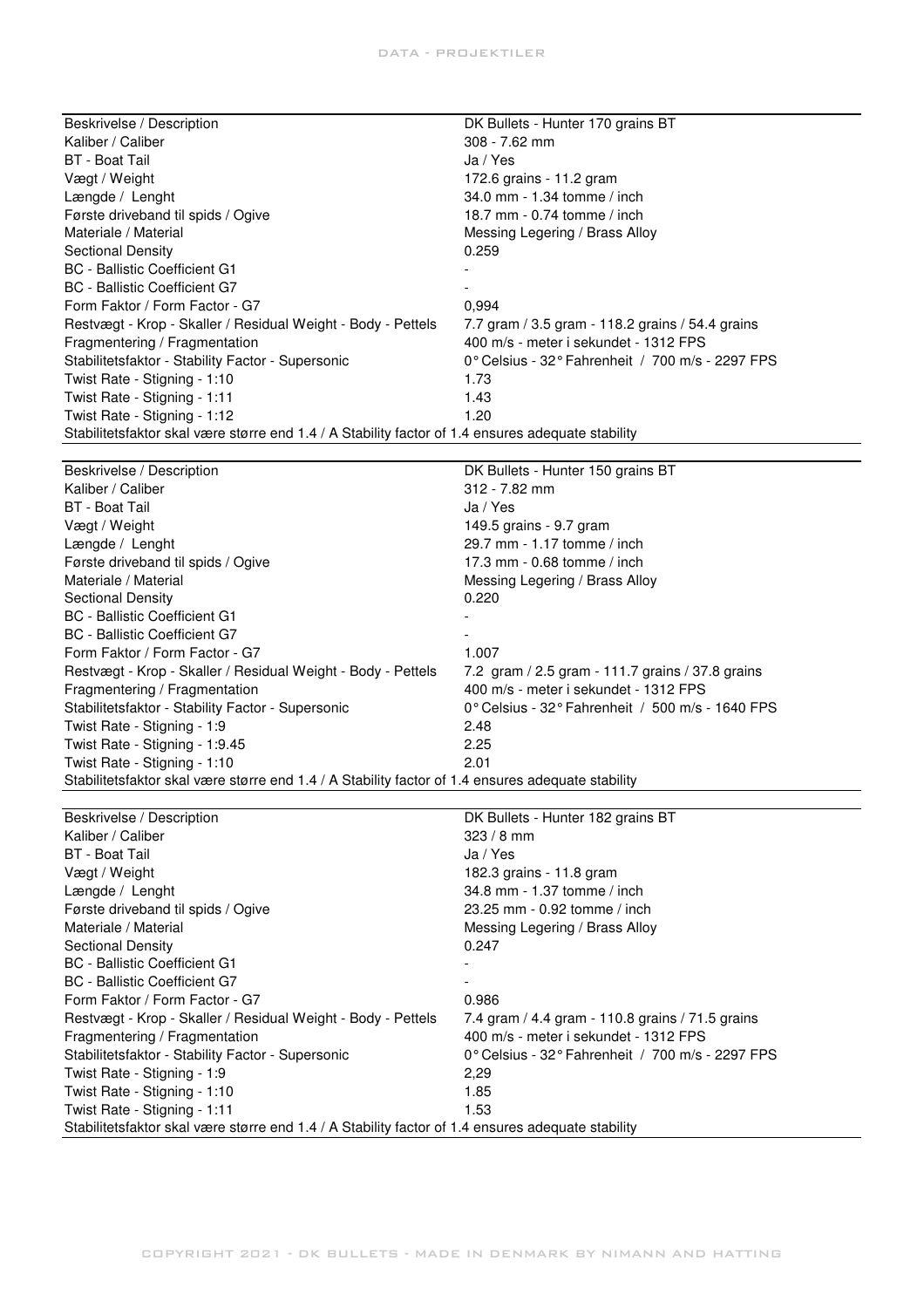| Beskrivelse / Description                                                                         | DK Bullets - Hunter 196 grains BT                |  |
|---------------------------------------------------------------------------------------------------|--------------------------------------------------|--|
| Kaliber / Caliber                                                                                 | $323/8$ mm                                       |  |
| <b>BT</b> - Boat Tail                                                                             | Ja / Yes                                         |  |
| Vægt / Weight                                                                                     | 196.3 grains - 12.7 gram                         |  |
| Længde / Lenght                                                                                   | 37.3 mm - 1.47 tomme / inch                      |  |
| Første driveband til spids / Ogive                                                                | 23.75 mm - 0.94 tomme / inch                     |  |
| Materiale / Material                                                                              | Messing Legering / Brass Alloy                   |  |
| <b>Sectional Density</b>                                                                          | 0.267                                            |  |
| <b>BC</b> - Ballistic Coefficient G1                                                              |                                                  |  |
| <b>BC</b> - Ballistic Coefficient G7                                                              |                                                  |  |
| Form Faktor / Form Factor - G7                                                                    | 0.934                                            |  |
| Restvægt - Krop - Skaller / Residual Weight - Body - Pettels                                      | 8.1 gram / 4.6 gram - 125.0 grains / 71.3 grains |  |
| Fragmentering / Fragmentation                                                                     | 400 m/s - meter i sekundet - 1312 FPS            |  |
| Stabilitetsfaktor - Stability Factor - Supersonic                                                 | 0° Celsius - 32° Fahrenheit / 700 m/s - 2297 FPS |  |
| Twist Rate - Stigning - 1:9                                                                       | 2,01                                             |  |
| Twist Rate - Stigning - 1:10                                                                      | 1.63                                             |  |
| Twist Rate - Stigning - 1:11                                                                      | 1.35                                             |  |
| Stabilitetsfaktor skal være større end 1.4 / A Stability factor of 1.4 ensures adequate stability |                                                  |  |
|                                                                                                   |                                                  |  |
| Beskrivelse / Description                                                                         | DK Bullets - Hunter 200 grains BT                |  |
| Kaliber / Caliber                                                                                 | 338 - 8.58 mm                                    |  |
| <b>BT</b> - Boat Tail                                                                             | Ja / Yes                                         |  |
| Vægt / Weight                                                                                     | 201.4 grains - 13.6 gram                         |  |
| Længde / Lenght                                                                                   | 35.1 mm - 1.38 tomme / inch                      |  |
| Første driveband til spids / Ogive                                                                | 21.2 mm - 0.83 tomme / inch                      |  |
| Materiale / Material                                                                              | Messing Legering / Brass Alloy                   |  |
| <b>Sectional Density</b>                                                                          | 0.250                                            |  |
| <b>BC</b> - Ballistic Coefficient G1                                                              |                                                  |  |

| BC - Ballistic Coefficient G7                                                                     | -                                                                   |
|---------------------------------------------------------------------------------------------------|---------------------------------------------------------------------|
| Form Faktor / Form Factor - G7                                                                    | 1.046                                                               |
| Restvægt - Krop - Skaller / Residual Weight - Body - Pettels                                      | 7.6 gram / 6.0 gram - 117.6 grains / 83.8 grains                    |
| Fragmentering / Fragmentation                                                                     | 400 m/s - meter i sekundet - 1312 FPS                               |
| Stabilitetsfaktor - Stability Factor - Supersonic                                                 | $0^{\circ}$ Celsius - 32 $^{\circ}$ Fahrenheit / 600 m/s - 1969 FPS |
| Twist Rate - Stigning - 1:10                                                                      | 2.07                                                                |
| Twist Rate - Stigning - 1:11                                                                      | 1.71                                                                |
| Twist Rate - Stigning - 1:12                                                                      | 1.40                                                                |
| Stabilitetsfaktor skal være større end 1.4 / A Stability factor of 1.4 ensures adequate stability |                                                                     |
|                                                                                                   |                                                                     |
| Beskrivelse / Description                                                                         | DK Bullets - Hunter 247 grains BT                                   |

|                                                                                                   | <b>PIT DUING THURS ETT GRUPPER</b>                                   |
|---------------------------------------------------------------------------------------------------|----------------------------------------------------------------------|
| Kaliber / Caliber                                                                                 | $338 - 8.58$ mm                                                      |
| BT - Boat Tail                                                                                    | Ja / Yes                                                             |
| Vægt / Weight                                                                                     | 247.6 grains - 16.1 gram                                             |
| Længde / Lenght                                                                                   | 41.6 mm - 1.64 tomme / inch                                          |
| Første driveband til spids / Ogive                                                                | 21.2 mm - 0.83 tomme / inch                                          |
| Materiale / Material                                                                              | Messing Legering / Brass Alloy                                       |
| Sectional Density                                                                                 | 0.310                                                                |
| <b>BC</b> - Ballistic Coefficient G1                                                              |                                                                      |
| <b>BC</b> - Ballistic Coefficient G7                                                              | ۰                                                                    |
| Form Faktor / Form Factor - G7                                                                    | 1.016                                                                |
| Restvægt - Krop - Skaller / Residual Weight - Body - Pettels                                      | 10.6 gram / 5.5 gram - 163.0 grains / 84.6 grains                    |
| Fragmentering / Fragmentation                                                                     | 400 m/s - meter i sekundet - 1312 FPS                                |
| Stabilitetsfaktor - Stability Factor - Supersonic                                                 | 0 $^{\circ}$ Celsius - 32 $^{\circ}$ Fahrenheit / 700 m/s - 2297 FPS |
| Twist Rate - Stigning - 1:9                                                                       | 2.02                                                                 |
| Twist Rate - Stigning - 1:10                                                                      | 1.64                                                                 |
| Twist Rate - Stigning - 1:11                                                                      | 1.35                                                                 |
| Stabilitetsfaktor skal være større end 1.4 / A Stability factor of 1.4 ensures adequate stability |                                                                      |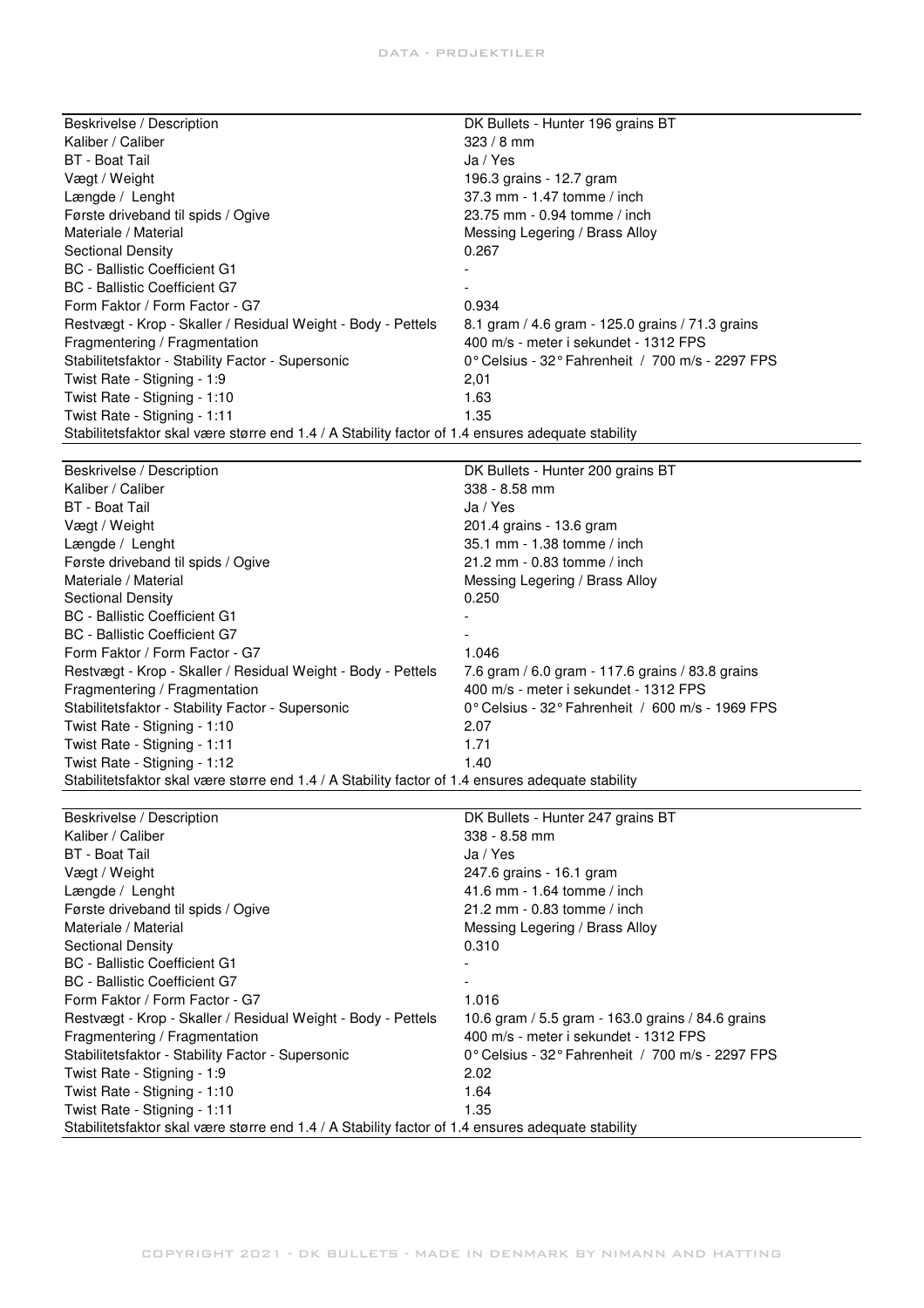| Beskrivelse / Description                                                                         | DK Bullets - Borerider 251 grains BT                                |
|---------------------------------------------------------------------------------------------------|---------------------------------------------------------------------|
| Kaliber / Caliber                                                                                 | $338 - 8.58$ mm                                                     |
| BT - Boat Tail                                                                                    | Ja / Yes                                                            |
| Vægt / Weight                                                                                     | 251.1 grains - 16.3 gram                                            |
| Længde / Lenght                                                                                   | 47.25 mm - 1.86 tomme / inch                                        |
| Sættedybde / Seating Depth                                                                        | 26.7 - 28.4 mm / 1.05 - 1.12 tomme / inch                           |
| Materiale / Material                                                                              | Messing Legering / Brass Alloy                                      |
| Sectional Density                                                                                 | 0.314                                                               |
| <b>BC</b> - Ballistic Coefficient G1                                                              | 0.820                                                               |
| BC - Ballistic Coefficient G7                                                                     |                                                                     |
| Form Faktor / Form Factor - G7                                                                    | 0.584                                                               |
| Restvægt - Krop - Skaller / Residual Weight - Body - Pettels                                      | $\overline{\phantom{a}}$                                            |
| Fragmentering / Fragmentation                                                                     |                                                                     |
| Stabilitetsfaktor - Stability Factor - Supersonic                                                 | $0^{\circ}$ Celsius - 32 $^{\circ}$ Fahrenheit / 860 m/s - 2822 FPS |
| Twist Rate - Stigning - 1:9                                                                       | 1.52                                                                |
| Twist Rate - Stigning - 1:9.375                                                                   | 1.40                                                                |
| Twist Rate - Stigning - 1:10                                                                      | 1.23                                                                |
| Stabilitetsfaktor skal være større end 1.4 / A Stability factor of 1.4 ensures adequate stability |                                                                     |
|                                                                                                   |                                                                     |

| Beskrivelse / Description                                                                         | DK Bullets - Hunter 191 grains BT                                    |
|---------------------------------------------------------------------------------------------------|----------------------------------------------------------------------|
| Kaliber / Caliber                                                                                 | $358 - 9.09$ mm                                                      |
| BT - Boat Tail                                                                                    | Ja / Yes                                                             |
| Vægt / Weight                                                                                     | 191.0 grains - 12.4 gram                                             |
| Længde / Lenght                                                                                   | 29.9 mm - 1.18 tomme / inch                                          |
| Første driveband til spids / Ogive                                                                | 19.5 mm - 0.77 tomme / inch                                          |
| Materiale / Material                                                                              | Messing Legering / Brass Alloy                                       |
| Sectional Density                                                                                 | 0.213                                                                |
| <b>BC</b> - Ballistic Coefficient G1                                                              |                                                                      |
| BC - Ballistic Coefficient G7                                                                     |                                                                      |
| Form Faktor / Form Factor - G7                                                                    | 1.081                                                                |
| Restvægt - Krop - Skaller / Residual Weight - Body - Pettels                                      | 7.5 gram / 4.9 gram - 116.2 grains / 74.8 grains                     |
| Fragmentering / Fragmentation                                                                     | 400 m/s - meter i sekundet - 1312 FPS                                |
| Stabilitetsfaktor - Stability Factor - Supersonic                                                 | 0 $^{\circ}$ Celsius - 32 $^{\circ}$ Fahrenheit / 750 m/s - 2461 FPS |
| Twist Rate - Stigning - 1:12                                                                      | 2.59                                                                 |
| Twist Rate - Stigning - 1:14                                                                      | 1.60                                                                 |
| Twist Rate - Stigning - 1:16                                                                      | 1.46                                                                 |
| Stabilitetsfaktor skal være større end 1.4 / A Stability factor of 1.4 ensures adequate stability |                                                                      |
|                                                                                                   |                                                                      |

| Beskrivelse / Description                                                                         | DK Bullets - Hunter 212 grains BT                                   |
|---------------------------------------------------------------------------------------------------|---------------------------------------------------------------------|
| Kaliber / Caliber                                                                                 | $366 - 9.3$ mm                                                      |
| BT - Boat Tail                                                                                    | Ja / Yes                                                            |
| Vægt / Weight                                                                                     | 211.4 grains - 13.7 gram                                            |
| Længde / Lenght                                                                                   | 31.0 mm - 1.22 tomme / inch                                         |
| Første driveband til spids / Ogive                                                                | 20.2 mm - 0.80 tomme / inch                                         |
| Materiale / Material                                                                              | Messing Legering / Brass Alloy                                      |
| Sectional Density                                                                                 | 0.226                                                               |
| <b>BC</b> - Ballistic Coefficient G1                                                              |                                                                     |
| BC - Ballistic Coefficient G7                                                                     |                                                                     |
| Form Faktor / Form Factor - G7                                                                    |                                                                     |
| Restvægt - Krop - Skaller / Residual Weight - Body - Pettels                                      | 8.0 gram / 5.7 gram - 122.9 grains / 88.5 grains                    |
| Fragmentering / Fragmentation                                                                     | 400 m/s - meter i sekundet - 1312 FPS                               |
| Stabilitetsfaktor - Stability Factor - Supersonic                                                 | $0^{\circ}$ Celsius - 32 $^{\circ}$ Fahrenheit / 600 m/s - 1969 FPS |
| Twist Rate - Stigning - 1:13                                                                      | 2,15                                                                |
| Twist Rate - Stigning - 1:14                                                                      | 1.85                                                                |
| Twist Rate - Stigning - 1:15                                                                      | 1.61                                                                |
| Stabilitetsfaktor skal være større end 1.4 / A Stability factor of 1.4 ensures adequate stability |                                                                     |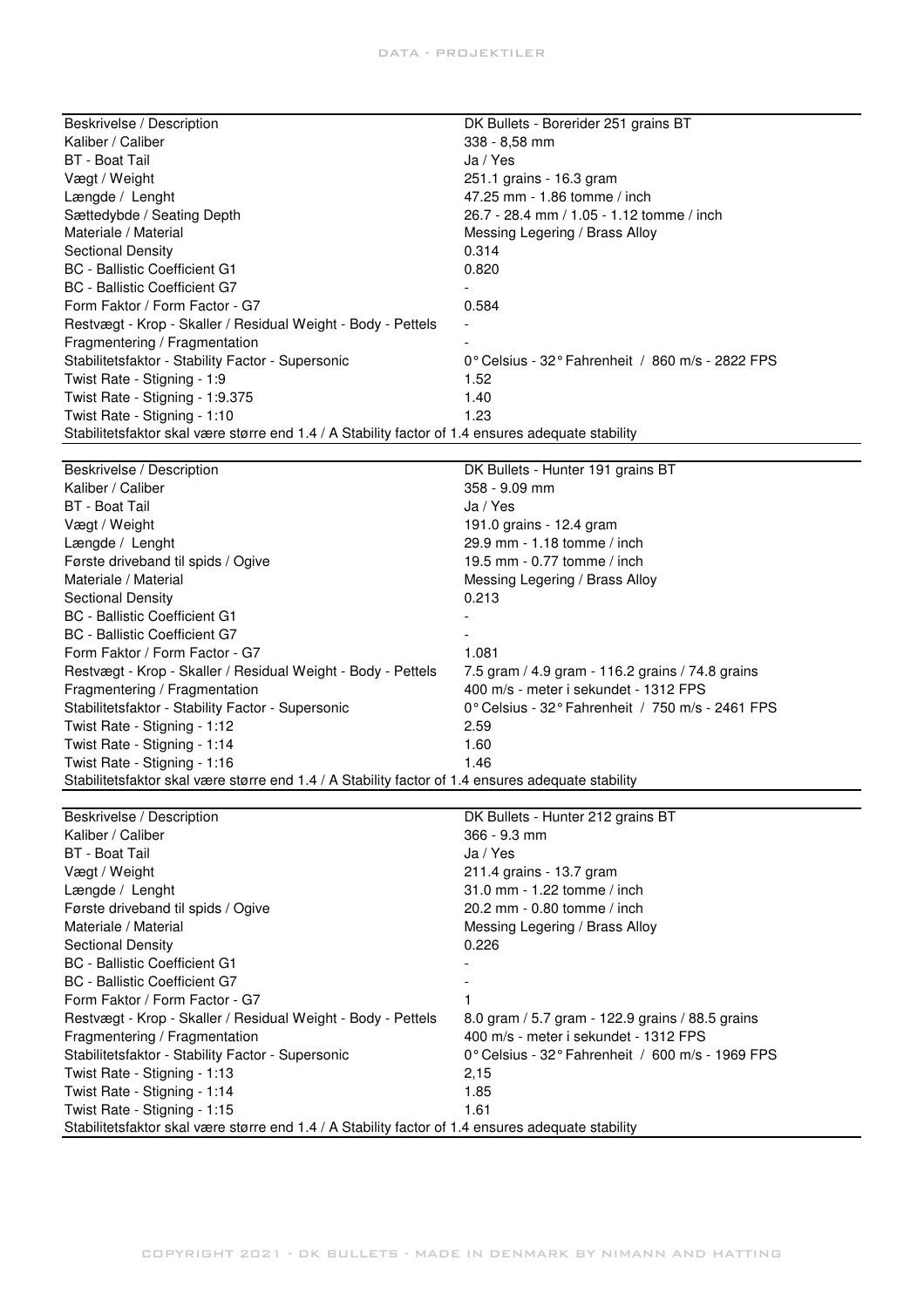| Beskrivelse / Description                                                                         | DK Bullets - Hunter 230 grains BT                  |
|---------------------------------------------------------------------------------------------------|----------------------------------------------------|
| Kaliber / Caliber                                                                                 | 366 - 9.3 mm                                       |
| <b>BT</b> - Boat Tail                                                                             | Ja / Yes                                           |
| Vægt / Weight                                                                                     | 231.0 grains - 15.0 gram                           |
| Længde / Lenght                                                                                   | 33.3 mm - 1.31 tomme / inch                        |
| Første driveband til spids / Ogive                                                                | 20.0 mm - 0.79 tomme / inch                        |
| Materiale / Material                                                                              | Messing Legering / Brass Alloy                     |
| <b>Sectional Density</b>                                                                          | 0.245                                              |
| <b>BC</b> - Ballistic Coefficient G1                                                              |                                                    |
| <b>BC</b> - Ballistic Coefficient G7                                                              |                                                    |
| Form Faktor / Form Factor - G7                                                                    | 1.070                                              |
| Restvægt - Krop - Skaller / Residual Weight - Body - Pettels                                      | 9.2 gram / 5.8 gram - 142.0 grains / 89.0 grains   |
| Fragmentering / Fragmentation                                                                     | 400 m/s - meter i sekundet - 1312 FPS              |
| Stabilitetsfaktor - Stability Factor - Supersonic                                                 | 0° Celsius - 32° Fahrenheit / 600 m/s - 1969 FPS   |
| Twist Rate - Stigning - 1:13                                                                      | 1.91                                               |
| Twist Rate - Stigning - 1:14                                                                      | 1.64                                               |
| Twist Rate - Stigning - 1:15                                                                      | 1.43                                               |
| Stabilitetsfaktor skal være større end 1.4 / A Stability factor of 1.4 ensures adequate stability |                                                    |
|                                                                                                   |                                                    |
| Beskrivelse / Description                                                                         | DK Bullets - Hunter 276 grains BT                  |
| Kaliber / Caliber                                                                                 | $375 - 9.5$ mm                                     |
| <b>BT</b> - Boat Tail                                                                             | Ja / Yes                                           |
| Vægt / Weight                                                                                     | 276.1 grains - 17.9 gram                           |
| Længde / Lenght                                                                                   | 38.1 mm - 1.50 tomme / inch                        |
| Første driveband til spids / Ogive                                                                | 19.6 mm - 0.77 tomme / inch                        |
| Materiale / Material                                                                              | Messing Legering / Brass Alloy                     |
| Sectional Density                                                                                 | 0.276                                              |
| <b>BC</b> - Ballistic Coefficient G1                                                              |                                                    |
| <b>BC</b> - Ballistic Coefficient G7                                                              |                                                    |
| Form Faktor / Form Factor - G7                                                                    | 1.018                                              |
| Restvægt - Krop - Skaller / Residual Weight - Body - Pettels                                      | 11.2 gram / 6.7 gram - 172.8 grains / 103.3 grains |
| Fragmentering / Fragmentation                                                                     | 400 m/s - meter i sekundet - 1312 FPS              |
| Stabilitetsfaktor - Stability Factor - Supersonic                                                 | 0° Celsius - 32° Fahrenheit / 600 m/s - 1969 FPS   |
| Twist Rate - Stigning - 1:11                                                                      | 2.23                                               |
| Twist Rate - Stigning - 1:12                                                                      | 1.87                                               |
| Twist Rate - Stigning - 1:13                                                                      | 1.60                                               |
| Stabilitetsfaktor skal være større end 1.4 / A Stability factor of 1.4 ensures adequate stability |                                                    |
|                                                                                                   |                                                    |
| Beskrivelse / Description                                                                         | DK Bullets - Hunter 403 grains BT                  |
| Kaliber / Caliber                                                                                 | 416 - 10.57 mm                                     |
| BT - Boat Tail                                                                                    | Ja / Yes                                           |

| BT - Boat Tail                                                                                    | Ja / Yes                                                            |
|---------------------------------------------------------------------------------------------------|---------------------------------------------------------------------|
| Vægt / Weight                                                                                     | 399.4 grains - 25.9 gram                                            |
| Længde / Lenght                                                                                   | 44.1 mm - 1.74 tomme / inch                                         |
| Første driveband til spids / Ogive                                                                | 20.6 mm - 0.81 tomme / inch                                         |
| Materiale / Material                                                                              | Messing Legering / Brass Alloy                                      |
| <b>Sectional Density</b>                                                                          | 0.328                                                               |
| <b>BC</b> - Ballistic Coefficient G1                                                              |                                                                     |
| BC - Ballistic Coefficient G7                                                                     |                                                                     |
| Form Faktor / Form Factor - G7                                                                    | 1.026                                                               |
| Restvægt - Krop - Skaller / Residual Weight - Body - Pettels                                      | 17.3 gram / 8.6 gram - 266.5 grains / 132.9 grains                  |
| Fragmentering / Fragmentation                                                                     | 400 m/s - meter i sekundet - 1312 FPS                               |
| Stabilitetsfaktor - Stability Factor - Supersonic                                                 | $0^{\circ}$ Celsius - 32 $^{\circ}$ Fahrenheit / 600 m/s - 1969 FPS |
| Twist Rate - Stigning - 1:13                                                                      | 1.86                                                                |
| Twist Rate - Stigning - 1:14                                                                      | 1.60                                                                |
| Twist Rate - Stigning - 1:15                                                                      | 1.40                                                                |
| Stabilitetsfaktor skal være større end 1.4 / A Stability factor of 1.4 ensures adequate stability |                                                                     |

 $\overline{a}$